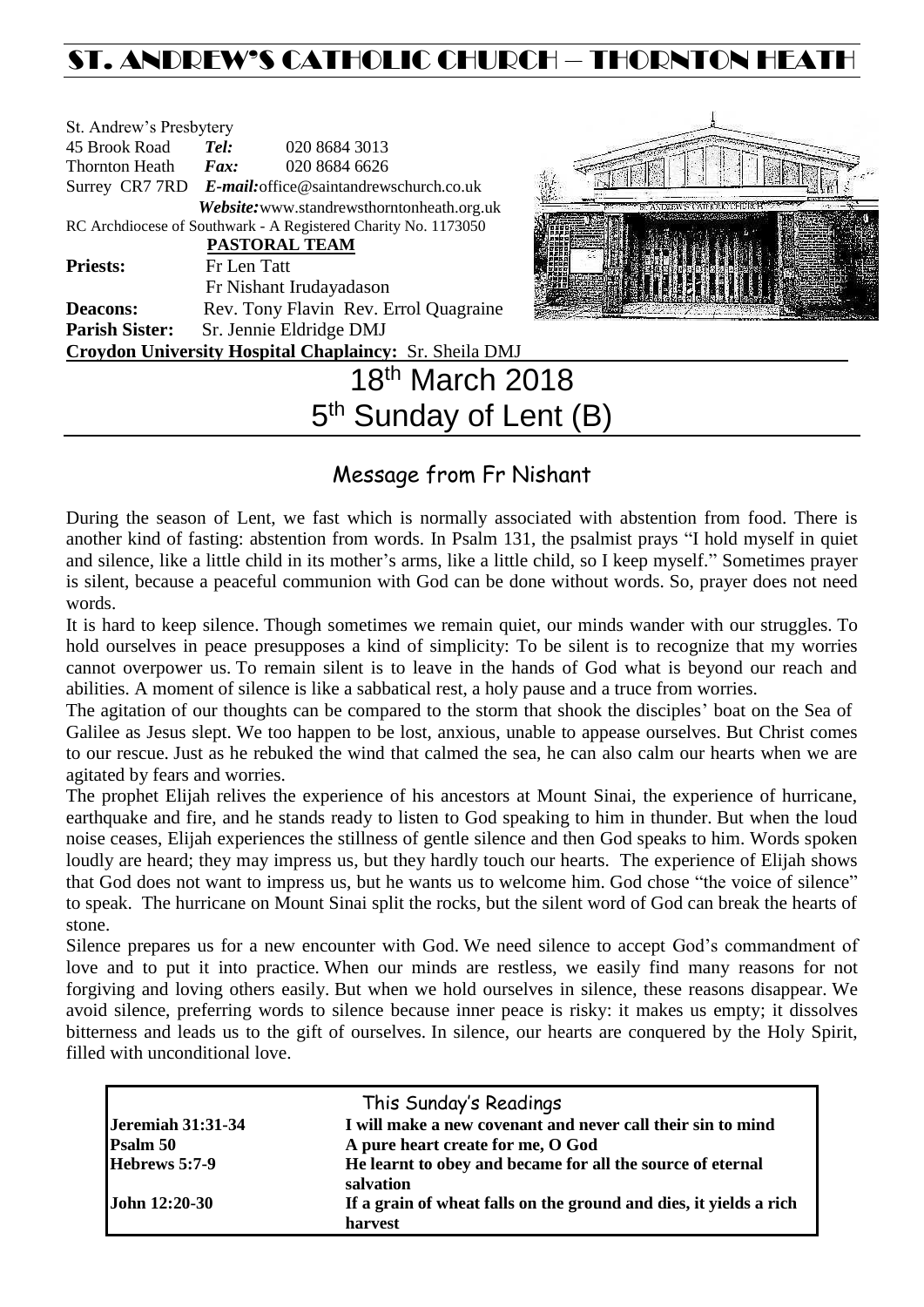## Diary for the Week

| Sunday 18 <sup>th</sup> March   |                               |                                                                             |                                    |
|---------------------------------|-------------------------------|-----------------------------------------------------------------------------|------------------------------------|
|                                 |                               | 6.00pm (Saturday) First Mass of Sunday                                      | Saloma Rebello RIP                 |
| $5th$ Sunday of Lent            | 9.30am                        | Mass                                                                        | The Ezike Family                   |
| (B)                             | 11.30am                       | Mass                                                                        | <b>Holy Souls</b>                  |
|                                 |                               | <b>Confirmation Session</b>                                                 |                                    |
|                                 | 4.00pm                        |                                                                             |                                    |
|                                 | 5.00pm                        | <b>Rosary</b>                                                               |                                    |
|                                 | $5.15 - 5.45$ pm              | <b>Exposition and Benediction</b>                                           |                                    |
|                                 | 6.00 <sub>pm</sub>            | <b>Mass</b>                                                                 | Parishioners                       |
|                                 | 7.00pm                        | <b>Choir practice</b>                                                       |                                    |
|                                 | $7.00 - 9.00$ pm              | <b>Charismatic Prayer Group</b>                                             |                                    |
|                                 |                               |                                                                             |                                    |
| Monday 19th March               | 7.30am                        | <b>Mass</b>                                                                 | Frank Lane                         |
| St Joseph                       | 10.00am                       | Mass                                                                        | Phokeerdoss Family                 |
| 2 Sam 7:4-5, 12-14, 16          | 7.00pm                        | <b>Adoration of the Blessed</b>                                             |                                    |
| Rom 4:13. 16-18. 22             |                               | <b>Sacrament</b>                                                            |                                    |
| Mt 1:16. 18-21. 24              | $7.00 - 8.00$ pm              | <b>Parish Surgery</b>                                                       |                                    |
|                                 |                               |                                                                             |                                    |
|                                 | 8.00pm                        | <b>PPC</b> Meeting                                                          |                                    |
| Tuesday 20 <sup>th</sup> March  | 7.30am                        | <b>Mass</b>                                                                 | Rose Freeman RIP                   |
| Num 21:4-9                      | 10.00am                       | Mass                                                                        | <b>Salus Fernandes RIP</b>         |
| Jn 8:21-30                      | 6.30pm                        | R.C.I.C. (hall)                                                             |                                    |
|                                 | 7.45pm                        | R.C.I.A. (hall)                                                             |                                    |
| <b>Wednesday 21st March</b>     | 7.30am                        | Mass                                                                        | For the Suffering Souls            |
|                                 |                               |                                                                             |                                    |
| Dan 3:14-20. 91-92. 95          | 10.00am                       | <b>Mass followed by Stations</b>                                            | John Lawrence Fernandes RIP        |
| $Jn 8:31-42$                    |                               | of the Cross                                                                |                                    |
|                                 | 2.00 <sub>pm</sub>            | <b>Active Retirement Group</b>                                              |                                    |
|                                 | 6.00pm                        | <b>Lectio Divina Group (hall)</b>                                           |                                    |
|                                 | 7.30pm                        | <b>Legion of Mary (EA room)</b>                                             |                                    |
|                                 |                               |                                                                             |                                    |
|                                 | 7.30pm                        | <b>First Holy Communion</b>                                                 |                                    |
|                                 |                               | <b>Parents meeting (hall)</b>                                               |                                    |
| Thursday 22 <sup>nd</sup> March | 7.30am                        | Mass                                                                        | Donovan Family                     |
| Gen 17:3-9                      | 10.00am                       | Mass                                                                        | <b>Iggy Fernandes</b>              |
| Jn 8:51-59                      | 7.00pm                        | Lent Talk (hall)                                                            |                                    |
|                                 | 8.00pm                        | <b>Baptism Course</b>                                                       |                                    |
| Friday 23rd March               | 6.30am                        | <b>Mass</b>                                                                 | Eileen Charron RIP                 |
|                                 |                               |                                                                             |                                    |
|                                 |                               |                                                                             |                                    |
| St Turibius of Mongrovejo       | 10.00am                       | <b>Funeral Mass</b>                                                         | Richard Cowie RIP                  |
| Jer 20:10-13 Jn 10:31-42        | 8.00pm                        | <b>Stations of the Cross</b>                                                |                                    |
| Saturday 24 <sup>th</sup> March | $9.30$ am                     | <b>Mass</b>                                                                 | <b>Holy Souls</b>                  |
| Ezk 37:21-28                    | $9.50 - 11.15$ am             | <b>First Holy Communion</b>                                                 |                                    |
|                                 |                               |                                                                             |                                    |
| Jn 11:45-56                     | $10.00 - 10.30$ am            | <b>Confessions</b>                                                          |                                    |
|                                 | 11.30am                       | <b>Altar Server practice</b>                                                |                                    |
|                                 | $5.00 - 5.30$ pm              | <b>Confessions</b>                                                          |                                    |
|                                 | 6.00 <sub>pm</sub>            | <b>First Mass of Sunday</b>                                                 | Michael Hegarty RIP                |
| <b>Sunday 25th March</b>        | 9.30am                        | <b>Mass</b>                                                                 | Legion of Mary                     |
| <b>Palm Sunday of the</b>       | 11.30am                       | Mass                                                                        | Maria Conceicao Afonso RIP (Anniv) |
| <b>Passion of the Lord</b>      | 4.00pm                        | <b>Confirmation Session</b>                                                 |                                    |
|                                 |                               |                                                                             |                                    |
| (B)                             | 5.00pm                        | <b>Rosary</b>                                                               |                                    |
|                                 | $5.15 - 5.45$ pm              | <b>Exposition and Benediction</b>                                           |                                    |
| (clocks forward 1 hour)         | 6.00 <sub>pm</sub>            | Mass                                                                        | Parishioners                       |
|                                 | 7.00pm                        | <b>Choir Practice</b>                                                       |                                    |
|                                 | $7.00 - 9.00$ pm              | <b>Charismatic Prayer Group</b>                                             |                                    |
|                                 |                               |                                                                             |                                    |
|                                 |                               | Money Matters                                                               |                                    |
|                                 | <b>Collection Last Sunday</b> |                                                                             | £1,222.82 (£1.22 per person)       |
|                                 | Payment by Standing Order     |                                                                             | £ 761.00                           |
|                                 | Total offertory               |                                                                             | £1,983.82                          |
|                                 |                               | Second collection for Institutes of Missionary Sisters of England and Wales |                                    |
|                                 |                               | Thank you for your generosity                                               |                                    |
|                                 |                               |                                                                             | Church Cleaners                    |
| Altar Servers                   |                               |                                                                             |                                    |
| This week<br>Team 1             |                               |                                                                             | This week Sancho's Dusters         |
| Next week<br>Team 2             |                               |                                                                             | Next week St Jude's Group          |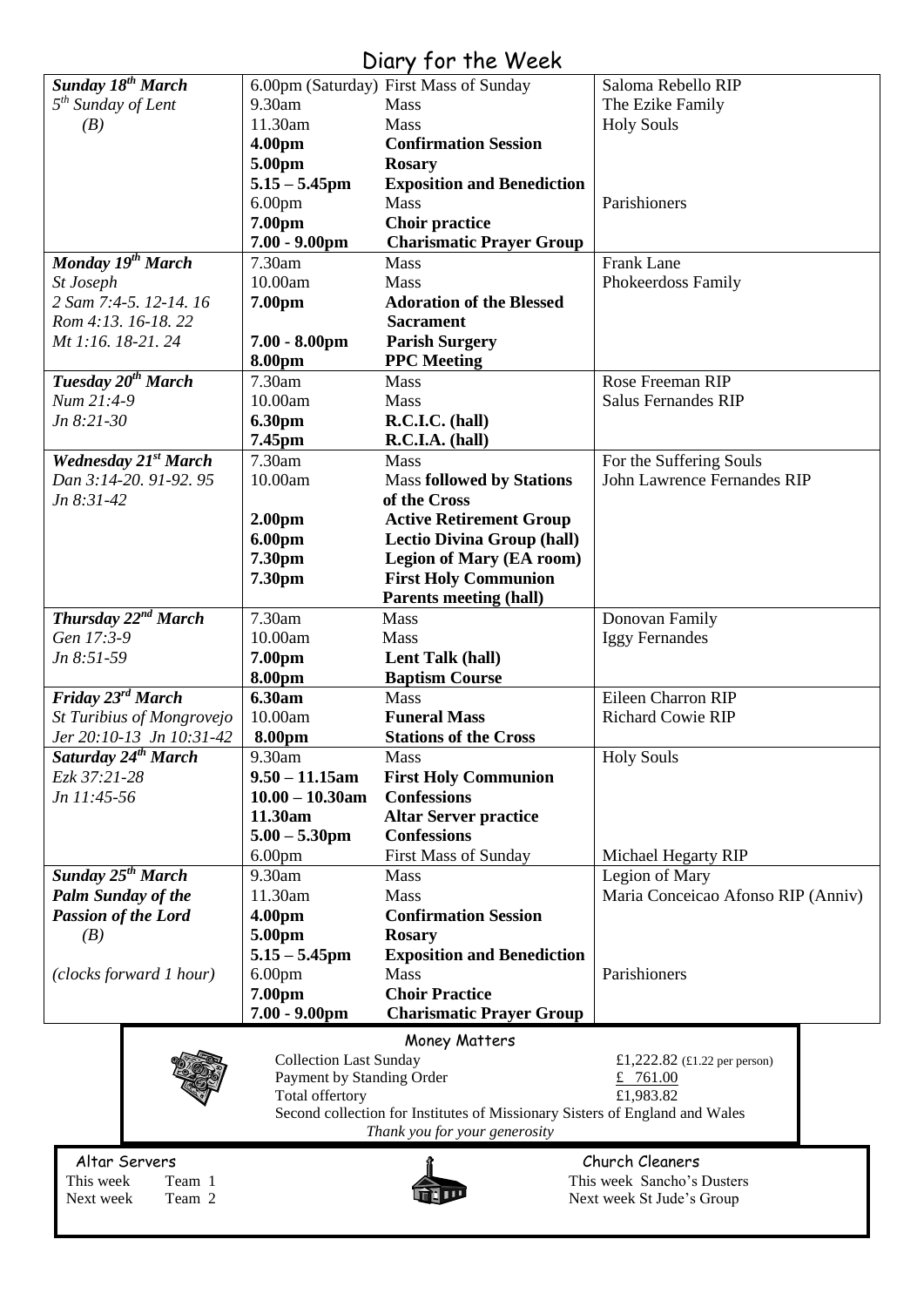## St. Andrew's Parish Notices

#### **GIFT AID ENVELOPES 2018/2019**

Could parishioners who are using gift aid envelopes collect their new boxes during this weekend 18<sup>th</sup> March after Mass. The new tax year begins on  $6<sup>th</sup>$  April 2018. If you pay UK tax and are not in the Gift Aid scheme then please sign up so that the parish can benefit from the tax we could claim. We would not be able to claim any tax from HMRC if the monies are put in the baskets that come round every week. For example, a £10 donation in an envelope is worth £12.50 to the parish simply by joining the scheme at no extra cost to you. At present we only claim 25% of the money we could get back from the Government so please come along to speak with a member of the finance team for more information and how to join.

#### **SECOND COLLECTION THIS WEEK**

The second collection will be for the Institutes of Missionary Sisters of England and Wales. This is our Annual Mission Appeal in our Diocese as agreed by our Bishop. The Missionary Sisters of St. Peter Claver will be here to appeal on behalf of the Sisters Missions Committee of England and Wales. They will tell us about their missionary work and will be grateful for your support.

#### **THE GHANAIAN COMMUNITY**

The group are meeting today Sunday  $18<sup>th</sup>$  March after the 11.30am Mass in the hall.

#### **LENT 2018**

#### **LENTEN MASSES IN CROYDON UNIVERSITY HOSPITAL**

There is Mass every Monday during Lent at 12noon. All are most welcome.

#### **FRIDAY MASSES**

Please note that our usual 7.30am Mass will be at **6.30am** on Fridays. There is Mass every Friday morning at 8.30am at St James the Great School.

#### **LENTEN DEVOTIONS**

Please note that we have the Funeral Mass of Richard Cowie RIP on Friday 23<sup>rd</sup> March at 10.00am so there will not be Stations of the Cross following the Funeral Mass. The 8.00pm Stations of the Cross, this week led by our Readers, is still on. Also after 10am Mass on Wednesdays (led by parishioners).

This year Lent faith discussion sessions will take place on the Thursdays in Lent which commenced on 15<sup>th</sup> February and will continue after Easter. There is 10 sessions in all. We will be following the DVD course "Catholicism" presented by Robert Barron Bishop of Los Angeles. The Session this week is titled "A Body Both Suffering and Glorious: The Mystical Union of Christ and the Church". Sessions will commence at 7.30pm in the hall, which will be open at 7.00pm. Teas and coffees available before the session begins.

#### **FIRST HOLY COMMUNION PARENTS MEETING**

Please note that there is a parents meeting on Wednesday 21<sup>st</sup> March at 7.30pm in the hall.

#### **400 CLUB**

The winners for the 400 club draw for February are: Roselyn Agyeman No: 58 - £10 Katherine Hynes No: 19 - £10 Beverley Lindsay No: 40 - £20

#### **ACTIVE RETIREMENT GROUP**

The group will have their last meeting before the Easter break this week, 21<sup>st</sup> March. They resume again on  $11<sup>th</sup>$  April.